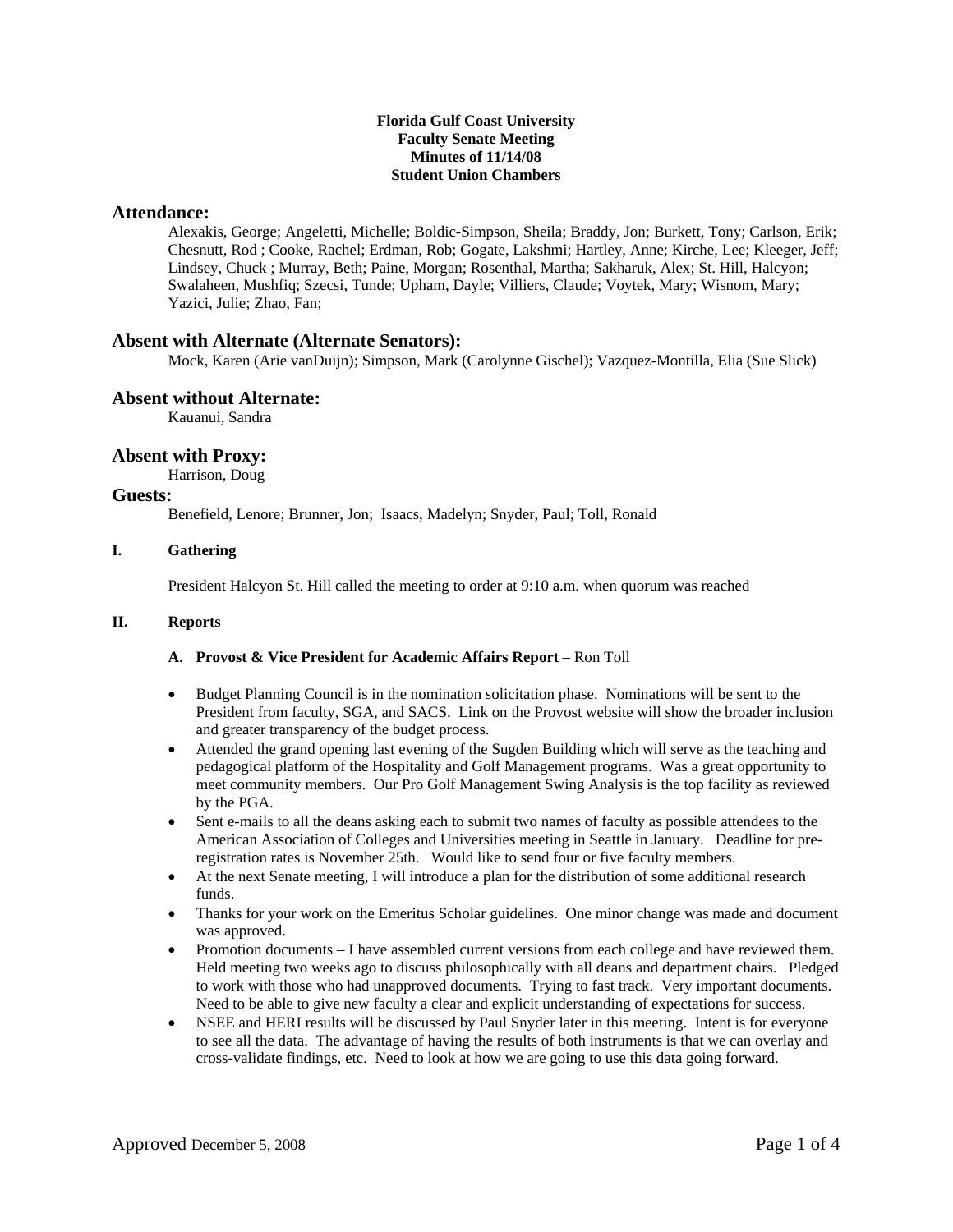### **Dealing with Troubled Students at FGCU** – Jon Brunner

- Dr. Halcyon St. Hill noted that dealing with troubled students is being faced across the SUS system. Therefore, it is important for faculty senate to be aware of the problem; she asked that senators share this information with their colleagues.
- Dr. Bruner said we must always think in terms of behavior: disruptive or distressed/disturbed.
- We must be aware of the differences in disturbed and disruptive students. Disruptive versus distressed is defined by behavior. Must look at students from the standpoint of behavior. What did they do? Why are there troubled students?
- Dr. Bruner said there are developmental issues here and described present students as "millennial students" who are oriented towards success and achievement and social networking. They lack the ability to adapt and to learn from failure. He described today's students as having "helicopter parents" hovering over them. These students have been insulated against failure and react emotionally instead of examining what they can learn.
- A report done by the FBI in 2000 found that at least 20% of all adolescents have some mental health issues and that ½ of all American households has someone who has seen mental health professionals.
- The NCHA Survey  $2000 2007$  reveals that 62% of students report feelings of hopelessness; this figure at FGCU is 61%. Forty-five percent of students are so depressed at once that they can't function; at FGCU this figure is 41% and over 1% has attempted suicide.
- The CAPS (Counseling and Psychological Services) program this semester has had 26% more sessions and 11% more students. Interestingly, faculty problems are not listed in the top 10%. Behavioral and relationship problems dominate.
- These students tend to be more materialistic.
- Distressed students may seem anxious, depressed, suspicious or under the influence.
- Must look at behavioral and response continuum.
- FGCU is also facing issues with students who have more serious problems. The homicide rate at FGCU is 2.8 compared to 5.5 nationally. Suicide rate is 7.5 compared to 15 nationally. Suicide thoughts are common among college students.
- The Eagle Emergency Guide and the BCAT are both multi-disciplinary tools.
- Faculty need to demonstrate the five C's in the classroom when making referrals and intervening with students:
	- o Caring
	- o Concern (express openly)
	- o Concrete feedback
	- o Compassionate referral
	- o Continuous contact
- Time ran out and motion made and passed to extend time by five minutes.
- **B. SGA Report**  Isaac Roman
- Isaac Roman was absent due to illness.
- **C. UFF Report** Maddy Isaacs
- Perception of lack of tension is due to the good work of UFF working collaboratively with Faculty Senate and both working well with administration. We don't have the typical relationship here. Collaborative cooperation has worked very well for us.
- Climate Survey of Faculty will be conducted within the next few months to get a better handle on faculty concerns and anticipate problems. Dr. St. Hill asked if this survey will be about our institutional culture and how we can all work together and if Senate could collaborate with UFF to do one questionnaire. The need for off-campus management of the process to address faculty concerns for confidentiality and anonymity was addressed as well.
- Inversion/compression group --Trying to define as fits our group in preparation to inform bargaining in the spring.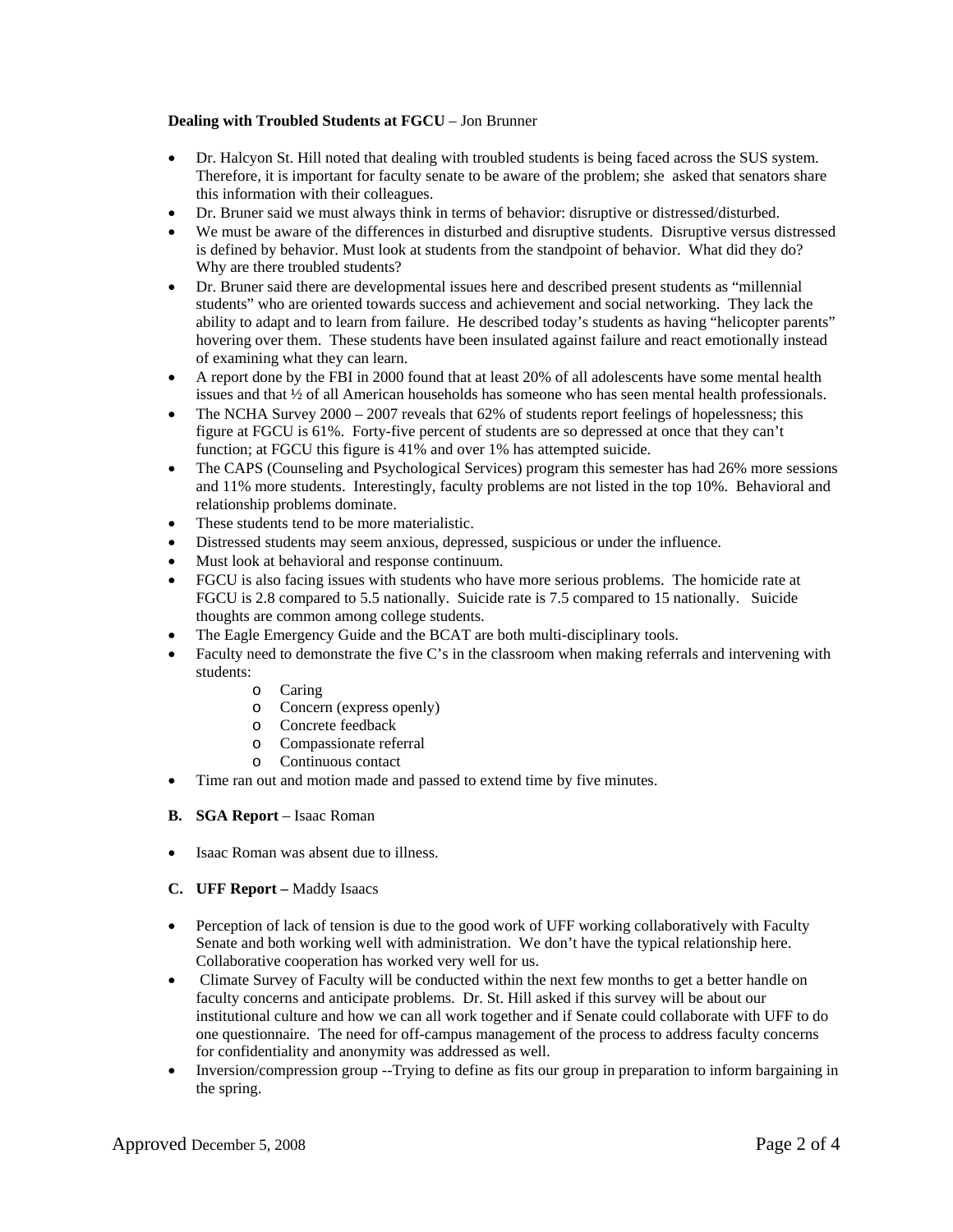- Labor Management Group hasn't yet met. Will be dealing with impact on changing class sizes and how to ensure faculty and curriculum are appropriately informed and supported.
- Informal pizza luncheon will be held on Monday the 17th. Will be discussing what's happening on campus, successes, issues, etc. Will be sharing resources. This meeting is open to everyone.
- Important state UFF has formalized its policy of non-representation for non-members. The impact on faculty was discussed UFF is not obligated to represent you in grievances. The union may assist you but not represent you—this is a very important change. Faculty members are giving up this representation and their multimillion dollar liability policy when they chose not to join UFF.

### **D.** Senate President's Report – Halcyon St. Hill

- Dr. St. Hill noted that the HERI and NSEE surveys provided very interesting information and shows that shared governance is working very well at FGCU. Provides opportunity to also focus more closely on institutional cultural differences. Our obligation is to look at those things that are related to faculty. Is a great opportunity to get data into publications, etc. and to work across colleges. We need to promote the good stuff.
- Attended grand opening of Sugden yesterday. The faculty engagement was amazing.
- Met with Student Government to discuss partnering with the students and community members to lobby together along with Jennifer Goen in Tallahassee on March 3, 2009. Need to address faculty salaries as well as those things needed by students. Our goal is to find a common ground and lobby together for the good of FGCU. I will keep you posted.
- Received information from Tallahassee on Textbook bill. Will review and then give you an update.
- Looking for representatives to serve on the Planning and Budget Council not enough senate nominations received. Chuck Lindsay is going to be included on the list of nominees. Also looking for in-unit faculty who are not Senators but are qualified to address administration, planning and budget. Have received a couple of names from COB.
- Also, have had a request for representatives to serve on the search committee for a new athletic director and have received a few names.
- As your units review promotional documents, keep in mind, that at some point in this process, the Faculty Affairs team will also be involved.
- Equal Opportunity Committee is considering moving from a committee to a council.
- Excellence Award- Looking at whether a person should be able to receive more than once. Ad Hoc Committee will examine the existing Excellence awards documents. Will let you know the names of representatives as we receive. To date, we have Anne Young, CHP; Cathy Duff, Curriculum; Melih Madanoglu, CPS; Sally Mayberry, COE; Lynn Wilder COE; Monika Renard, COB; and Martin Bourgeois, CAS. If you have any comments, please contact me. Arie Van Duijin (CHP) was also added since he served on the awards committee last year.
- Time ran out. Motion made and passed to extend by five minutes.
- Chuck Lindsay commented that the letter of nomination needs to include a list of the faculty member's accomplishments. CHUCK TO CLARIFY THIS BULLET.

#### **III. Approval of Minutes:**

Motion made and seconded to approve the minutes from the October 31, 2008 meeting; minutes approved with two minor corrections.

### **IV. Old Business**

#### **A. Student Learning Goals and Outcomes Task Force –** Halcyon St. Hill

• Concerns raised in Leadership Team regarding student learning goals and outcomes. Nine undergraduate learning outcomes/goals are listed in the catalog; however there is a tenth with a general education focus. Need to take review and revise as needed.